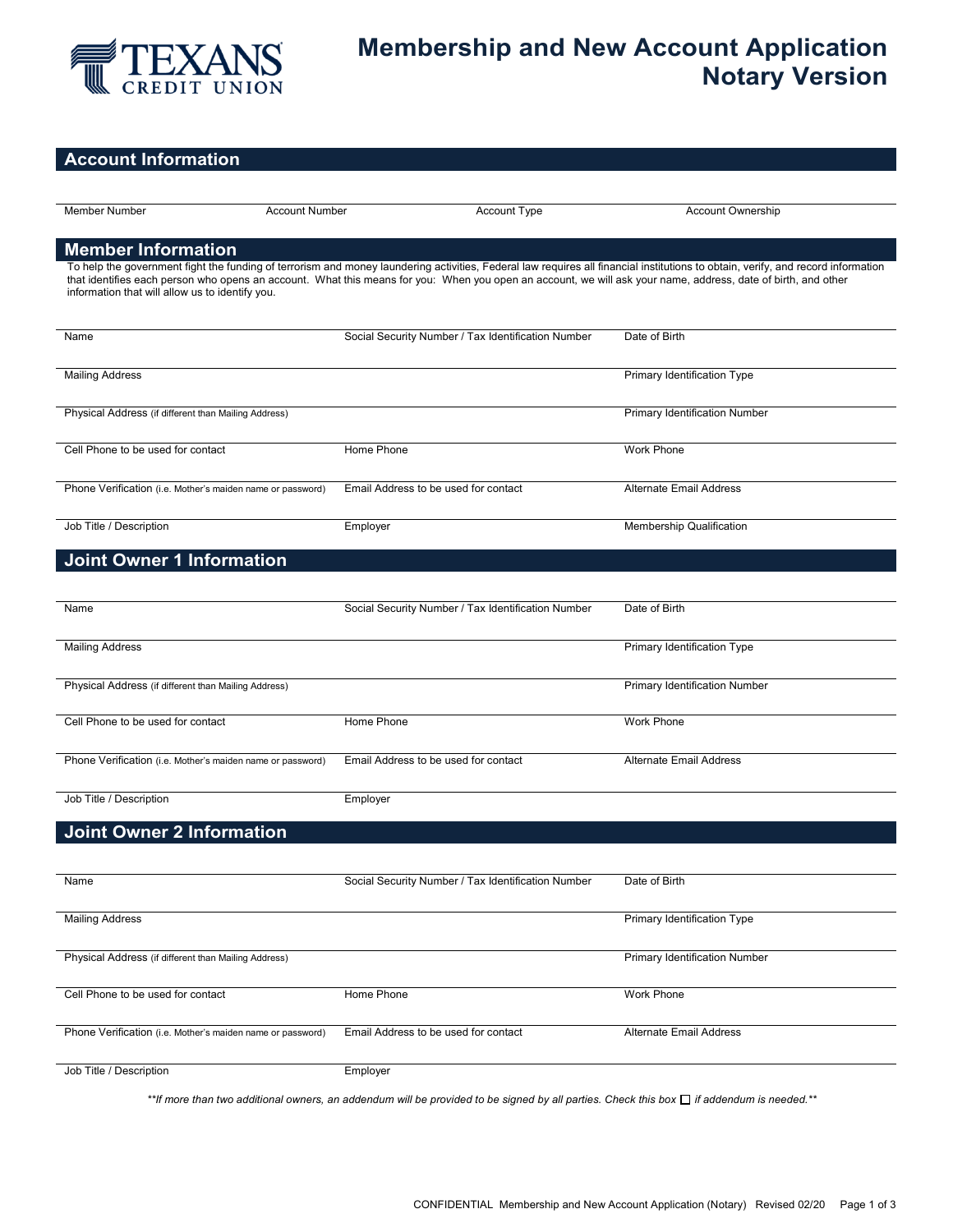# **Payable on Death**

By signing below, each party designates the person(s) named below as Payable on Death Payee(s) on the account indicated. I agree to save, defend and hold Texans Credit Union harmless from any liability in connection with this POD designation. Per state law, the divorce or annulment of member's marriage may nullify the interests of former spouses or relatives of former spouses named as payable-upon-death beneficiaries. When you name more than one person, your account will be paid pro-rata (e.g. 50/50 if 2 persons listed).

| Name | Date of Birth | Social Security Number / Tax Identification Number | Relationship to Member |
|------|---------------|----------------------------------------------------|------------------------|
| Name | Date of Birth | Social Security Number / Tax Identification Number | Relationship to Member |
| Name | Date of Birth | Social Security Number / Tax Identification Number | Relationship to Member |

*\*If more than three Payable on Death Beneficiaries are required, a separate POD Designation From will be provided to be signed by all account owners.*

# **Debit/ATM Card Request**

| $\sim$<br>$\sim$ |
|------------------|
|------------------|

Name Name Name

# **Certification of Taxpayer Identification Number and Backup Withholding**

THE INTERNAL REVENUE SERVICE DOES NOT REQUIRE YOUR CONSENT TO ANY PROVISION OF THIS DOCUMENT OTHER THAN THE CERTIFICATIONS REQUIRED TO AVOID BACKUP WITHHOLDING.

W-9 CERTIFICATION - IF DEPOSITOR IS U.S. CITIZEN OR RESIDENT ALIEN UNDER PENALTIES OF PERJURY:

I certify (1) that the number shown on this form is my correct taxpayer identification number (or I am waiting for a number to be issued to me), and (2) I am not subject to backup withholding because: (a) I am exempt from back-up withholding under federal laws or a specific FATCA Exempt Payee Code (\_\_\_\_\_\_ enter code here from W-9 instructions), or (b) I have not been notified by the Internal Revenue Service (IRS) that I am subject to backup withholding as a result of a failure to report all interest or dividends, or (c) the IRS has notified me that I am no longer subject to backup withholding and (3) I am a U.S. person (including a U.S. resident alien. Certification Instructions: You must cross out item 2 above if you have been notified by the IRS that you are currently subject to backup withholding because you have failed to report all interest and dividends on your tax return.

□ W-8 CERTIFICATION - IF DEPOSITOR IS FOREIGN PERSON OR ENTITY: Certification is provided on a separate document.

## **Authorizations**

**Account Ownership (Applicable If Joint Ownership Is Designated):** The owners intend to and do hereby create a joint tenancy with rights of survivorship; and specifically agree to the terms set forth in the Membership Account Agreement ("MAA") including but not limited to the Credit Union's rights to pay or transfer any deposits by the order of any owner, to accept a pledge of all sums deposited now or in the future from any owner, and to enforce any legal or contractual lien rights as to any owner's obligations. This designation applies to all accounts listed above or on any change forms/documents.

Communications Consent: If a cell number or text (together "contact") is provided above; or if I/we later provide such to the Credit Union via other communications including online banking or social media, I/we consent and agree that the Credit Union may use this contact to provide information to me/us about my/our accounts and services, to reply to any inquiry, or to provide other information via calling; texting or otherwise. This contact may be by dialing the cell phone, by autodialer, text or robo text methods. I/we understand that this consent is not required to obtain any loan or services from the Credit Union. I understand that I am not required to provide my consent as a condition of receiving any services from the Credit Union, and that I have the right to revoke consent for any and all contacts provided at any time.

**Authorized Signatures:** By signing below you acknowledge and agree to all terms, certification and representation by you make herein. By signing below, you make application for membership in Texans Credit Union and agree to subscribe to one share.

In relation to my/our account, and by signature(s) below, each applicant agrees that the Credit Union may undertake to verify his/her eligibility for any accounts(s) and service(s) now and in the future as specifically detailed in Section 5 of the *MAA*.

In addition, I/we authorize the Credit Union: to check my/our credit and employment history at any time; to request and use reports regarding same; to obtain information concerning any accounts with other institutions and my/our credit history, including any credit reports; and to report information concerning my/our account(s) to others.

Each person signing below acknowledges that he/she has read and agrees to all the terms set forth in the *Credit Union MAA, Truth in Saving Rate Schedule, Deposit Account Disclosure* and the *Member Fee Schedule* which is incorporated into and made part of this application.

I/we understand that the Patriot's Act of 2001 obligates all persons seeking to open an account to fully comply with the identity verification requirements of the Bank Secrecy Act, as amended from time to time. Transaction to/from any accounts may be limited until ID verification is completed.

| Member Signature        | Date |
|-------------------------|------|
|                         |      |
| Joint Owner 1 Signature | Date |
|                         |      |
| Joint Owner 2 Signature | Date |

**Notary Requirement:** This Membership and New Account Application must be certified by a Notary Public for every signer who is not present at a Texans Branch to be identified. Notaries, please see page three.

Complete and return this form to any branch office OR mail to: Texans Credit Union, Attn: Member Connect-Support Services, PO Box 853912 Richardson, TX 75085

**Please include a photocopy of two forms of ID for each account owner (at least one from the primary list; the second can be from either list). For more info on identification requirements:** Visit "Join Texans" on our website (www.TexansCU.org) or call our e-Branch at 972.348.2000 or 800.843.5295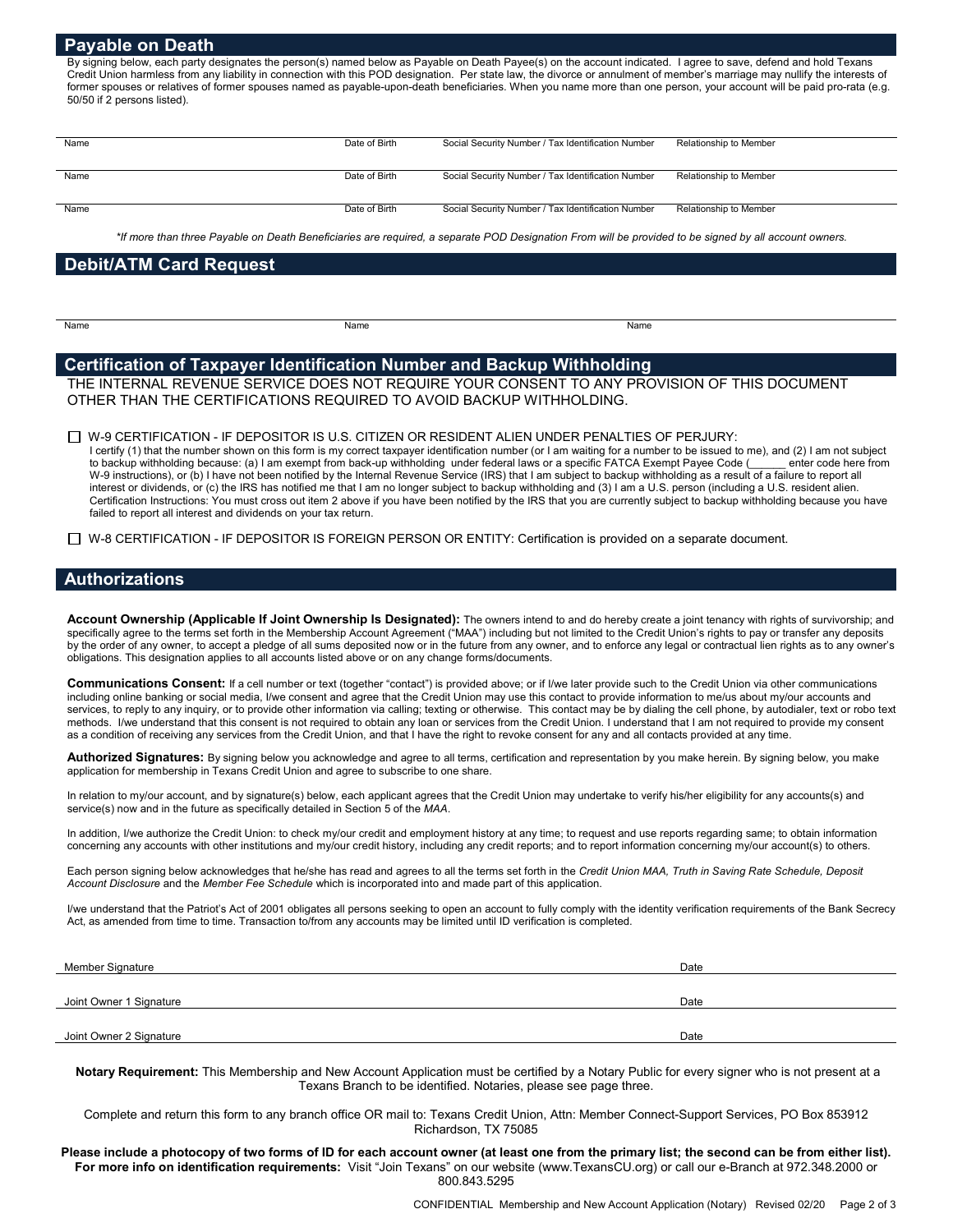| <b>Notary Certifications</b>       |               |  |
|------------------------------------|---------------|--|
| Member (if required)               |               |  |
|                                    |               |  |
|                                    |               |  |
| Sworn and subscribed before me by: |               |  |
|                                    |               |  |
| (print applicant's name)           |               |  |
|                                    |               |  |
|                                    | (Notary Seal) |  |
|                                    |               |  |
|                                    |               |  |
|                                    |               |  |
|                                    |               |  |
| Notary Public Signature            |               |  |
| Joint Owner 1 (if required)        |               |  |
|                                    |               |  |
|                                    |               |  |
| Sworn and subscribed before me by: |               |  |
|                                    |               |  |
|                                    |               |  |
| (print applicant's name)           |               |  |
|                                    | (Notary Seal) |  |
|                                    |               |  |
|                                    |               |  |
|                                    |               |  |
|                                    |               |  |
| Notary Public Signature            |               |  |
|                                    |               |  |
| Joint Owner 2 (if required)        |               |  |
| State of                           |               |  |
| Sworn and subscribed before me by: |               |  |
|                                    |               |  |
|                                    |               |  |
| (print applicant's name)           |               |  |
|                                    |               |  |
|                                    | (Notary Seal) |  |
|                                    |               |  |
|                                    |               |  |
|                                    |               |  |
| Notary Public Signature            |               |  |
|                                    |               |  |

# Texans Credit Union 777 E Campbell Rd. Richardson, TX 75081 972.348.2000 800.843.5295

| <b>For Credit Union Use</b>          |                  |              |                                 |                   |                   |  |  |
|--------------------------------------|------------------|--------------|---------------------------------|-------------------|-------------------|--|--|
| <b>Branch/Department Information</b> |                  |              | <b>Third Party Verification</b> |                   |                   |  |  |
| Opening Branch                       | Opening Employee | Opening Date | Member                          | Joint 1           | Joint 2           |  |  |
|                                      |                  |              | $\Box$ Approved                 | $\Box$ Approved   | $\Box$ Approved   |  |  |
|                                      |                  |              | $\Box$ Overridden               | $\Box$ Overridden | $\Box$ Overridden |  |  |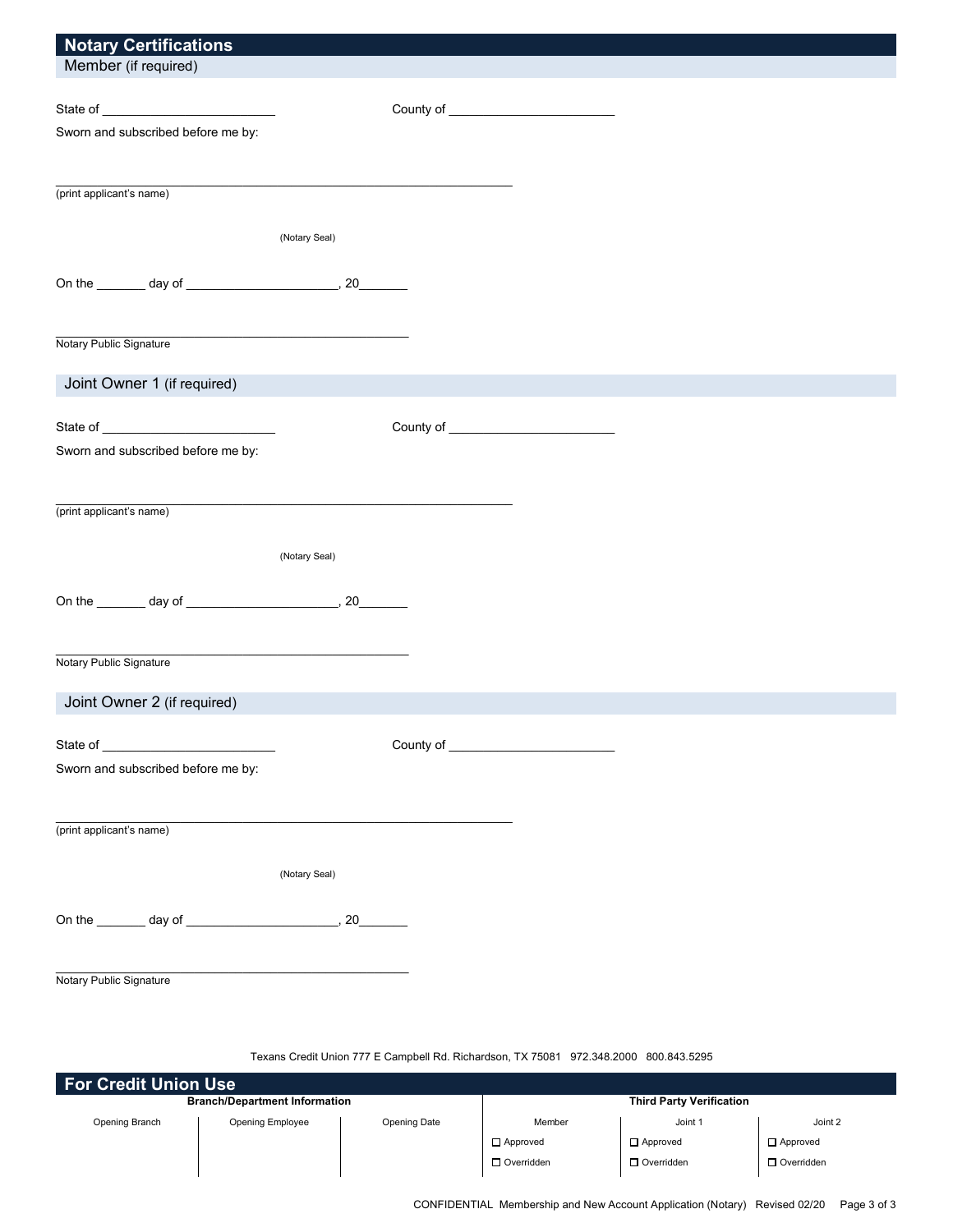

# **Overdraft Protection Election Form**

# **Account Information**

Member Number Member Name Account Number Share ID

# **How Overdraft Protection Works**

Overdraft protection for your checking account is available from up to two shares of the following types: Savings, Money Market, and/ or a Texans Line of Credit. Credit approval is required for a Texans Line of Credit. A joint owner on your checking account, who is not a joint owner on your savings, money market, and/or a co-borrower on your Texans Line of Credit, will have access to your savings, money market, and/or Texans Line of Credit. Other checking accounts are excluded as an overdraft option.

*Note: A fee may be charged for overdraft protection as set forth in the Fee Schedule and/or your loan contract. If sufficient funds* are not available, then any item presented for payment per occurrence (to include repeat presentments) will be returned to the *payee due to insufficient funds and a charge will be made to your account in such amounts as we may establish from time to time.*

# **Authorization to Setup Overdraft Protection**

List up to two draw accounts or loan ID numbers below, in the preferred order of withdrawal

Overdraft Savings/Loan 2

 $\Box$  I wish to use my Savings, Money Market, or Line of Credit as overdraft protection for my Checking Account

 $\Box$  I do not wish to set up overdraft protection at this time.

Member Signature Date Control of the United States of the United States of the United States of the United States of the United States of the United States of the United States of the United States of the United States of

Texans Credit Union 777 E Campbell Rd. Richardson, TX 75081 972.348.2000 800.843.5295

| For Credit Union Use                 |          |      |                          |      |  |
|--------------------------------------|----------|------|--------------------------|------|--|
| <b>Branch/Department Information</b> |          |      | <b>Audit Information</b> |      |  |
| Branch                               | Employee | Date | Employee                 | Date |  |
|                                      |          |      |                          |      |  |
|                                      |          |      |                          |      |  |
|                                      |          |      |                          |      |  |
|                                      |          |      |                          |      |  |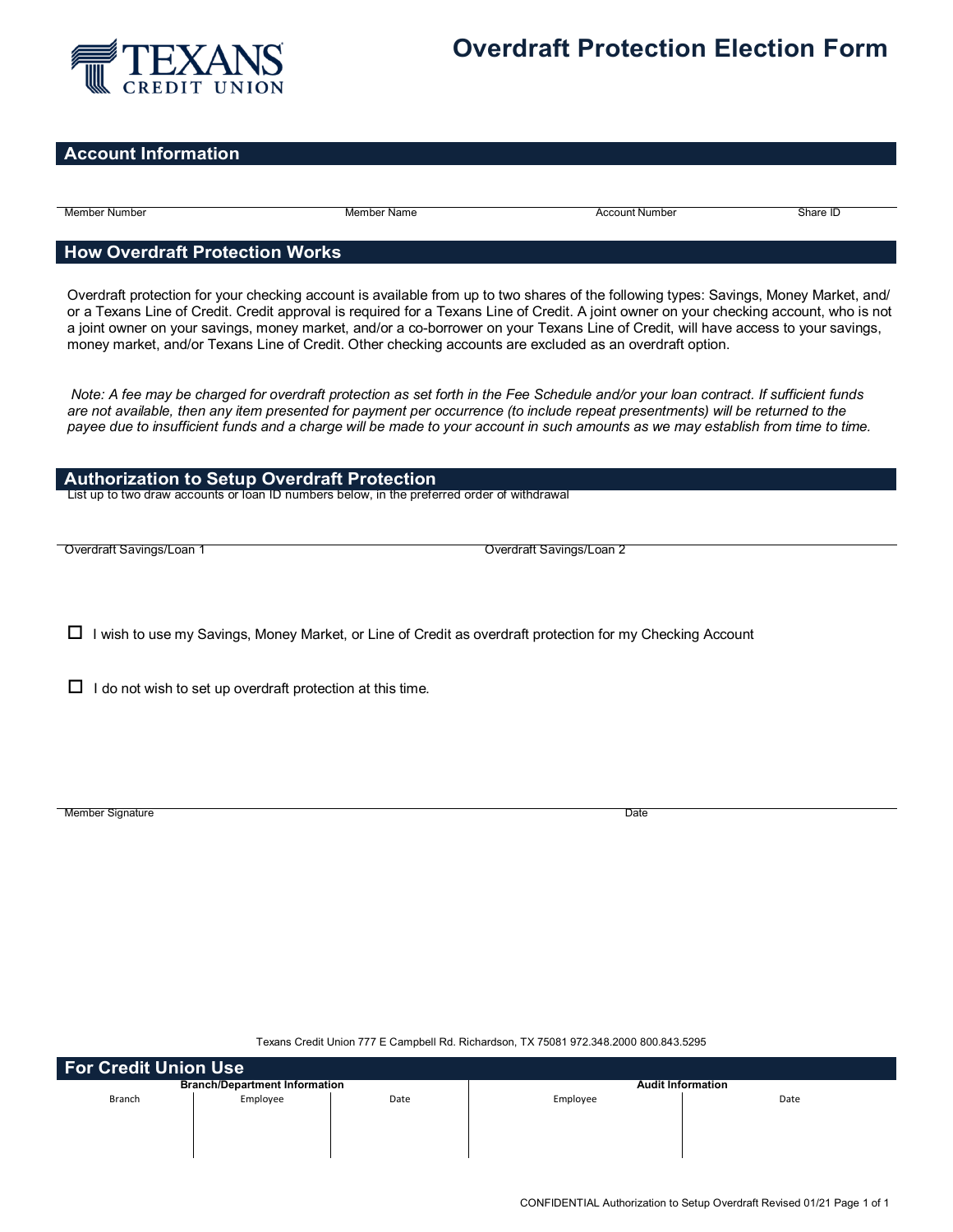# **Courtesy Pay Opt In/Out Form – REG E**



## **Texans Wants to Protect You!**

We want to help our members manage their finances responsibly. We also understand that unforeseen circumstances or expenses can possibly leave you with insufficient available funds in your checking account.

To protect you from additional merchant fees, potential embarrassment and possible damage to your credit history, we offer two options for your checking account: Overdraft Protection and our standard overdraft practice called Courtesy Pay.

#### **Overdraft Protection vs. Courtesy Pay**

Overdraft Protection is a service where money is transferred from a designated savings, money market or line of credit to cover any transactions that would otherwise overdraw your checking account. Think of this as your "first line of defense." When used, a fee of \$5.00 per transaction is assessed.

Courtesy Pay is a service that protects you when the **Available Balance** as defined in your Consumer Membership Account Agreement, in your checking account OR your designated Overdraft Protection account is insufficient to pay a transaction, and Texans pays it on your behalf. Courtesy Pay covers checks you write and automatic payments (such as bill payments) and is standard with our Texans checking accounts. You may be eligible to receive this standard overdraft service automatically after your account has been open for 30 days.

Courtesy Pay can also cover your every day (one-time and non-recurring) debit card and ATM transactions. This option is not automatic. You must tell us you want this coverage by opting in (*see bottom of page or accompanying form*).

#### **Benefits of Courtesy Pay Coverage**

If your **Available Balance** in your account is low and you need to make a purchase or cover an emergency expense, your transaction will be declined without coverage. Our Courtesy Pay coverage offers:

- Convenience even if your **Available Balance** is low, your transaction may be covered on thespot
- Peace of mind vital coverage in urgent circumstances, such as unexpected car repairs
- Privacy you are saved the potential embarrassment of a declined transaction

Courtesy Pay is a great back-up option when paired with our Overdraft Protection. If you don't have an alternative account to designate for overdrafts or you lack enough funds in the designated account to cover a transaction, Courtesy Pay can help you avoid declined transactions. Think of this as your "back-up plan" to cover an unexpected expense, which is especially helpful when making an important purchase.

## **Courtesy Pay is a Discretionary Service**

Discretionary means that your transactions (including everyday (one-time and non-recurring) debit card purchases and ATM transactions if you opt in for this additional service) are not guaranteed to go through and Texans reserves the right not to pay a transaction. We typically do not pay overdrafts if your account is not in good standing, you are not making regular deposits, you have had excessive overdrafts or your account has not been open for at least 30 days.

## **Cost for Courtesy Pay**

There is no cost to enroll in Courtesy Pay coverage and there is never a fee unless you use it! You are only charged a fee if you overdraw your account and Courtesy Pay is used. Each time Courtesy Pay is used, a fee of \$35 per transaction is assessed.

#### **Opting In for Courtesy Pay Debit Card / ATM Transaction Coverage**

Call us at 972.348.2000 or 1.800.843.5295, visit a branch or visit us online at TexansCU.org (Services > Convenience > Courtesy Pay). You may also send the completed form to:

Texans Credit Union Attn: Member Account Support P O Box 853912 Richardson, TX 75085-3912 Fax: 972.348.2200

#### **Questions?**

For additional information on our Overdraft Protection and Courtesy Pay services, please contact Member Services at 972.348.2000 or 1.800.843.5295 or visit your local branch. We want to make sure your account is protected with the best overdraft coverage that fits you.